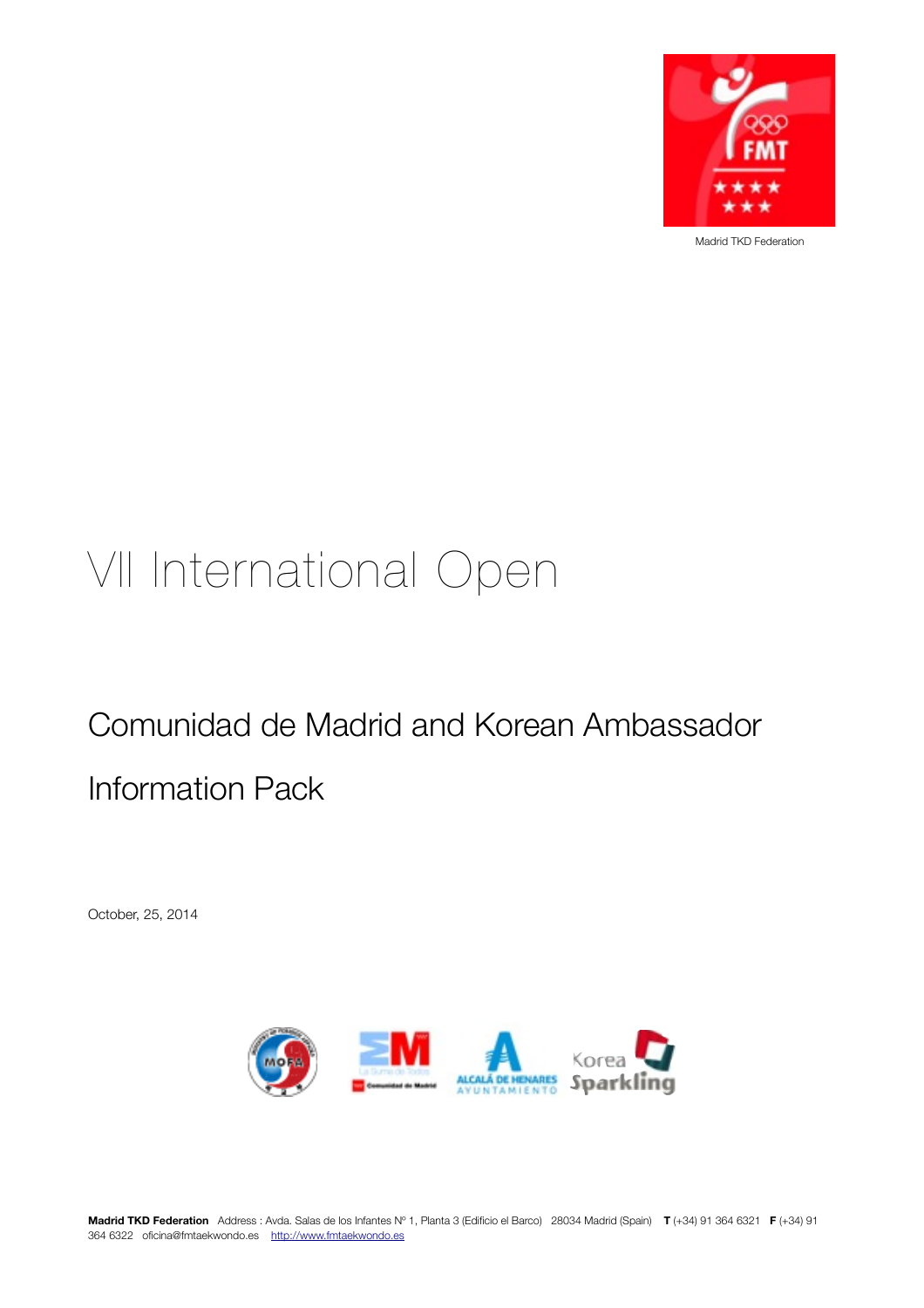

# Introduction

## **VII Taekwondo International Open**

Comunidad de Madrid and Korean Ambassador

Dear Friend:

Madrid, T.K.D. Federation will be honoured to invite your Organization to participare in the VII Taekwondo International Open "*Comunidad de Madrid and Korean Ambassador"*, wich will be held at Alcalá de Henares, Madrid on the 25 th. October, 2014.

Our Federation together with the main organism of the Autonomous Region of Madrid and Korean Embassy have developed a very ambitious project that pretends to make this competition a high level International Tournament.

Our principal aim is to share and to increase experiences and knowledge between the best World´s Competitors, because of that we would like getting a feeling of separation and progress showing T.K.D. like a complete Sport suitable for children and adults too.

We will celebrate at the same Tournament cadet, junior with Olympic weights and Senior Kyorugui, and Poomsae competition. It's important to mark that we will be joined by the Korean Embassy in this special event, and the National Spanish Team.

We are looking forward to receive the confirmation of your assistance at this event as soon as possible.

Our Best regards,

Santiago Maroño Otero - President, Madrid TKD Federation -

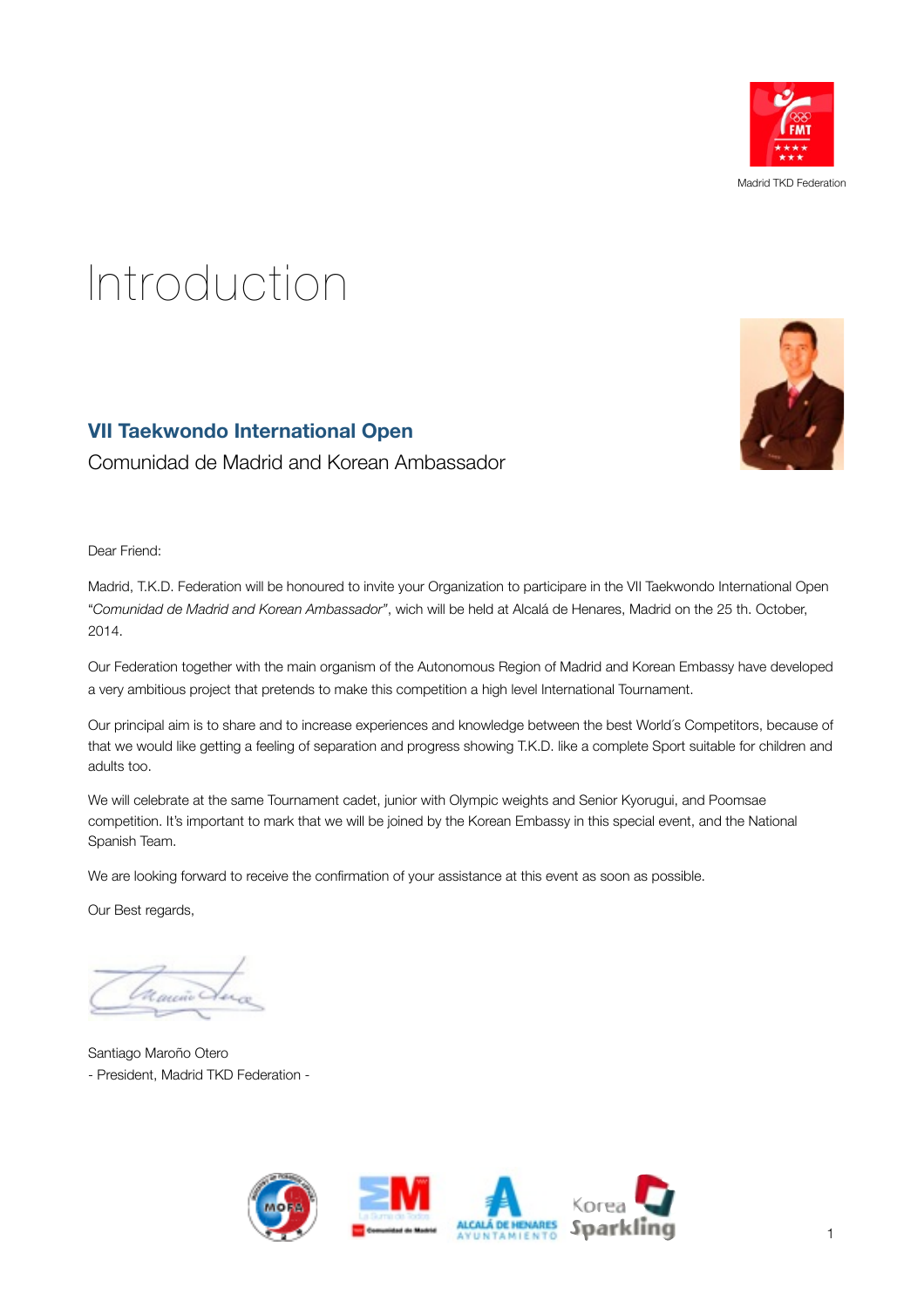

# The Organization

#### **Promoter**

Madrid TKD Federation

### **Presidence**

Mr. Santiago Maroño Otero

Madrid TKD Federation

Address : Avda. Salas de los Infantes, 1, 3ª Planta - 28034 Madrid (Spain)

Tel. (+34) 91 364 6321, Fax. (+34) 91 364 6322, [oficina@fmtaekwondo.es](mailto:oficina@fmtaekwondo.es), <http://www.fmtaekwondo.es>

## **General Manager**

Mr. Seo Jong Chan

[shochantkd@hanmail.net](mailto:shochantkd@hanmail.net)

## **+info:**

<http://www.fmtaekwondo.es/>

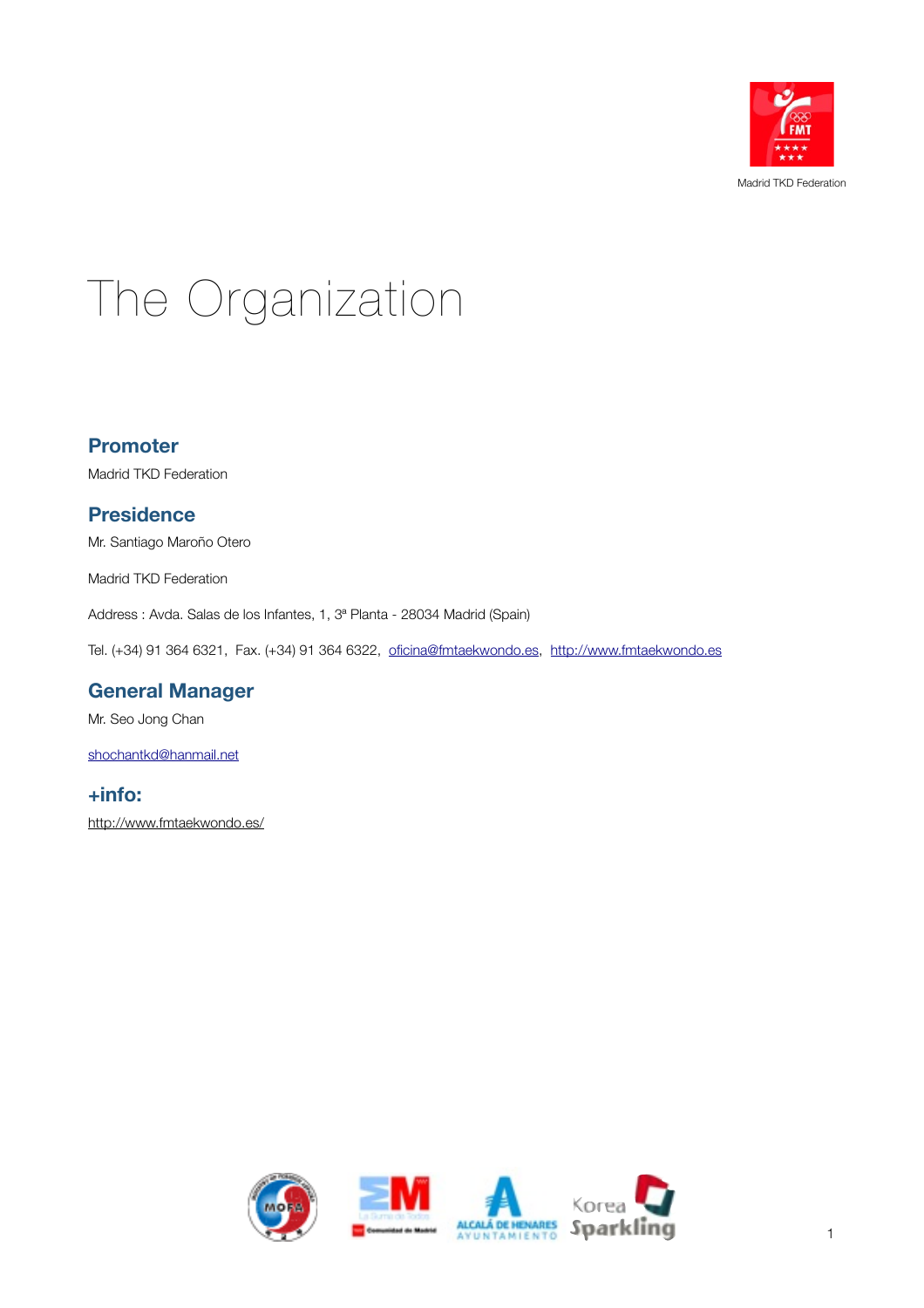

# **Organization**

| Promoter                           | Madrid TKD Federation<br>Korean Embassy                                                               |  |
|------------------------------------|-------------------------------------------------------------------------------------------------------|--|
| President                          | Mr. Santiago Maroño Otero                                                                             |  |
| VII TKD International Open Manager | Mr. Seo Jong Chan                                                                                     |  |
| Data of Interest                   | Madrid TKD Federation Address:<br>Avda. Salas de los Infantes, 1, 3ª Planta<br>28034 - Madrid - SPAIN |  |
| Information in Spanish             | Phone: (+34) 91 364 6321<br>Mobile: (+34) 695949075<br>Fax: (+34) 91 364 6322                         |  |
| Information in English             | Mobile: (+34) 607524898 (Mr. Antonio)                                                                 |  |
| Information in Korean              | Mobile: (+34) 667698910 (Mr. Seo Jong Chan)                                                           |  |

# **Place and Date of competition**

#### **Caja Madrid Stadium**

Address : Avda. de Meco, km 0700. Alcalá de Henares. Madrid. Spain G.P.S. Coord. : @40.495346,-3.35521

Date : Saturday, October, 25, Kiorugui : 08:00 A.M. : Competition Hall Opening.

# **Place and Date of Arrival, registration and Weighing**

#### **Hotel AC Marriott Alcala de Henares**

C/ Octavio Paz, 25, 28805 Alcalá de Henares (Madrid, Spain) Tel. (+34) 91 802 3970 - Fax (+34) 91 802 3971 - [acalcala@ac-hotels.com](mailto:acalcala@ac-hotels.com) Web :<http://www.marriott.com/hotels/travel/madal-ac-hotel-alcala-de-henares/>

Friday, October, 24 : 15:00 P.M. to 21:00 P.M. : Arrival, registration and weight at Hotel

# **Categories**

Cadet, Junior, Senior

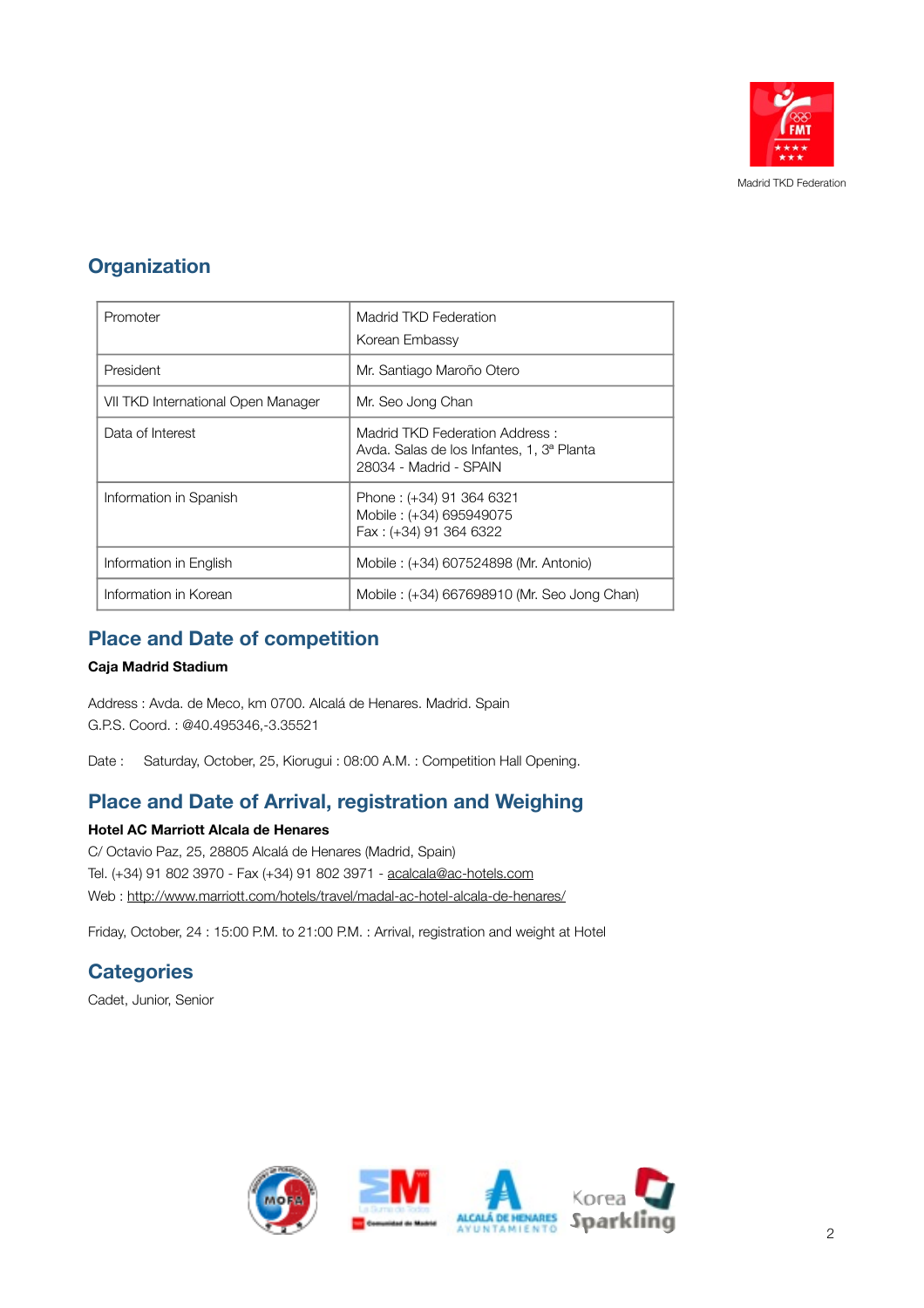

## **Requirements for participate**

This tournament is opened only for members of W.T.F. affiliated Club or National Team.

All Spanish participants must have valid ID card issued by the Spanish Taekwondo Federation (F.E.T.)

Minimum graduation for participate: Brown belt for Cadets, juniors. Brown belt for seniors (Absolute Categories).

### **Competition**

Single Elimination Open Tournament.

Competition Rules: FET, ETU, WTF, KO System.

Competition Time: All categories; Preliminary 3 x 2 minutes, Finals 3 x 2 minutes.

### **Weighing**

Weight in for all competitors on Friday, 24th; 16:00h. to 21:00h. at Hotel AC Marriott Alcala de Henares

There will be an extra weighing for competitors who need it one hour before the tournament.

#### **Notes**

To use or not the mouth protectors can be decided upon your own risk and this decision will depend on the rules of WTF and ETU. Obligatory for junior category.

### **National flag and Anthem**

Each participating team must provide the organizing committee two flags 90cm x 130 cm and a CD of National Anthem.

## **Equipment**

Contestant will wear WTF – Official Taekwondo Uniform, official protective equipment including head protector, shin and forearms guards.

Trunk protectors must be provided by the organization. Electronic trunk protector W.T.F. (DAEDO)

### **Application**

Application fee: 25 €. Deadline for all applications 18 October 2014.

Should be sent to: you can send your application by fax, (+34) 91 364 63 22, or by mail [oficina@fmtaekwondo.es](mailto:oficina@fmtaekwondo.es), enclosing the banking income BANCO ETCHEVERRIA Account Number 0031 0028 98 1010000649.

#### **Awards**

Medals will be given for first to third place (gold, silver and (2) bronze, in each weight. Certificate for all participants and Cups for the best four teams.